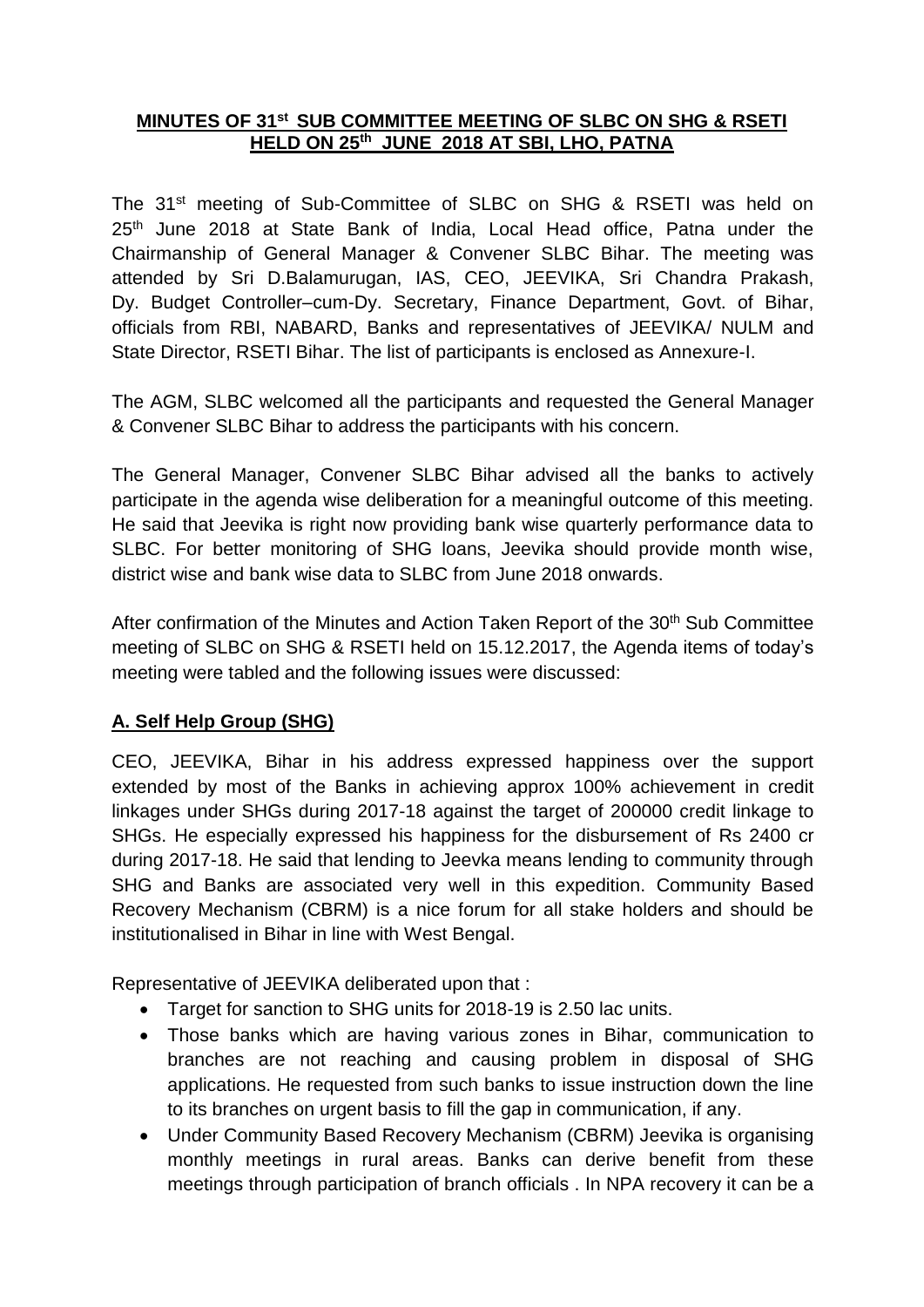great tool. Banks' controlling office should instruct their branches for participation in CBRM meeting.

- From Next SLBC sub committee meeting; all the seven banks which have zonal heads in Bihar but are stationed out of Patna, should participate in this meeting either through physical presence or through V.C.
- It was decided to organise SHG camps in each district on 27/06/2018. 27/07/2018, 27/08/2018 and 27/09/2018 to give focus of SHG .
- The provision for issuing passbook in loan accounts of SHGs may please be considered by the banks as it will inculcate a habit of better repayment culture. AGM, SLBC clarified that generally banks do not issue passbooks to borrowers in loan accounts. However, the committee requested the members to examine the feasibility of issuing pass books to JEEVIKA beneficiaries.
- Banks may consider to provide CSP outlet to Bank Sakhi as it would be a great help to the society especially to women empowerment. He also said that necessary input/ training to Bank Sakhi has already been imparted by JEEVIKA.
- Sufficient SHG related forms (account opening, Credit linkage etc ) to be provided to Jeevika by each bank immediately.
- Regarding KYC formalities for opening SHG accounts, Banks are required to meticulously follow RBI guidelines. Controlling Heads of all the banks are required to inform their branches immediately.
- The issue of various types of service charges applied by banks in SHG a/cs raised by JEEVIKA. AGM SLBC requested each banks to review its service charges for SHG. It should be in tune with RBI norms.

## **B.National Urban Livelihood Mission (NULM)**

AGM, SLBC advised that NULM should provide the status of applications sent to banks under its different schemes on excel sheet so that controllers of respective bank could monitor it. Merely giving a statement in the meeting that NULM has sent applications but no bank is sanctioning will not yield any result.

### **C. Rural Self Employment Training Institutes (RSETIs):**

State Director (SDR) of RSETIs, Bihar, mentioned that Land is yet to be allotted by Govt. of Bihar to Patna and Lakhisarai. He also highlighted the issue of settlement of trained candidates through bank financing.

AGM SLBC said that the concerned bank should ensure construction of RSETI premises in those districts where the land allotment has already been made. .

He also requested State Govt to intervene in the matter for early allotment /possession of land allotted to RSETIs.

The meeting ended with a vote of thanks to the chair.

..............\*\*\*\*\*\*\*\*\*\*................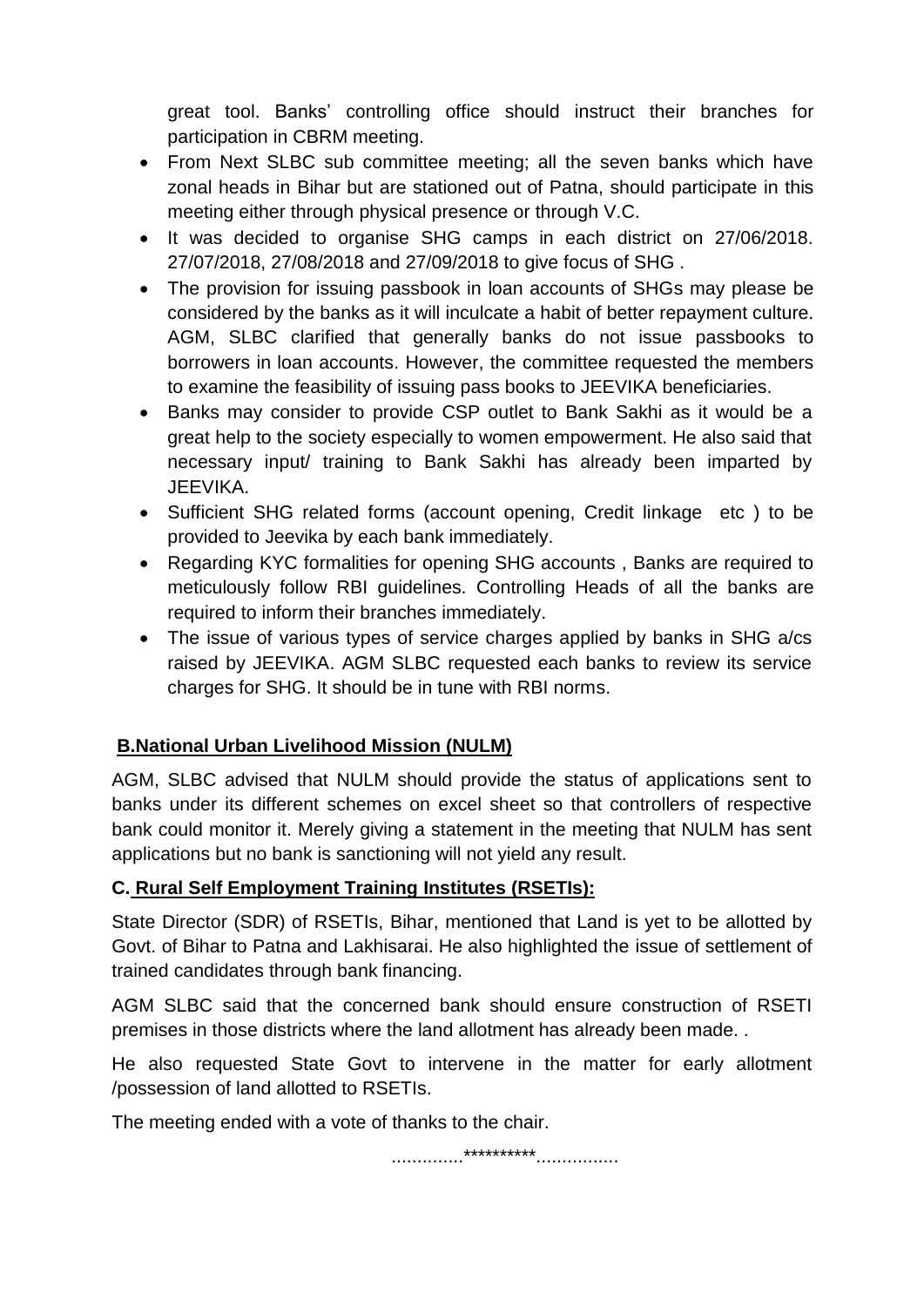#### **ACTION POINTS OF 31st SUB COMMITTEE MEETING OF SLBC ON SHG & RSETI HELD ON 25th June, 2018**

| Sr.No.         | <b>Action point</b>                                                                                                                                                                                                                                                                                                                                                      | <b>Action to be taken</b><br>by       |
|----------------|--------------------------------------------------------------------------------------------------------------------------------------------------------------------------------------------------------------------------------------------------------------------------------------------------------------------------------------------------------------------------|---------------------------------------|
| 1              | Banks to issue suitable instructions to branches to<br>participate in FLC Cum SHG Credit Linakage Camps<br>to be held on 27 th of June/July/ August/September<br>2018 respectively.                                                                                                                                                                                      | <b>All Banks</b>                      |
| $\overline{2}$ | JEEVIKA should provide district wise and bank wise<br>monthly data about performance of SHG credit<br>linkages to banks to SLBC from June2018 onwards<br>for effective monitoring                                                                                                                                                                                        | <b>JEEVIKA</b>                        |
| 3              | NULM should provide the detailed<br>status of<br>applications sent to banks under its<br>different<br>schemes on excel sheet so that controllers of<br>respective bank could monitor it                                                                                                                                                                                  | <b>UD&amp;HD Deptt,</b><br><b>GOB</b> |
| 4              | Banks to complete construction of RSETI building at<br>those places where land allotment has already been<br>done by GoB.                                                                                                                                                                                                                                                | <b>All concerned</b><br><b>Banks</b>  |
| 5              | Banks to improve position of credit linkages to<br>candidates (who got training from RSETIs) in their<br>settlement.                                                                                                                                                                                                                                                     | <b>All Banks</b>                      |
| 6              | Banks are required to issue/reiterate instruction to<br>its branches in the state:<br>i.<br>To observe strictly the RBI"s<br><b>KYC</b><br>guidelines in respect of opening account of<br><b>SHG</b><br>ii.<br>Sufficient SHG related forms<br>$(\text{account}$<br>Credit linkage<br>opening,<br>etc) to be<br>provided<br>jeevika by each<br>bank<br>to<br>immediately | <b>All Banks</b>                      |
| 7              | Govt. of Bihar needs to allot land finally for RSETI<br>building in Patna & Lakhisarai district.                                                                                                                                                                                                                                                                         | <b>GoB</b>                            |